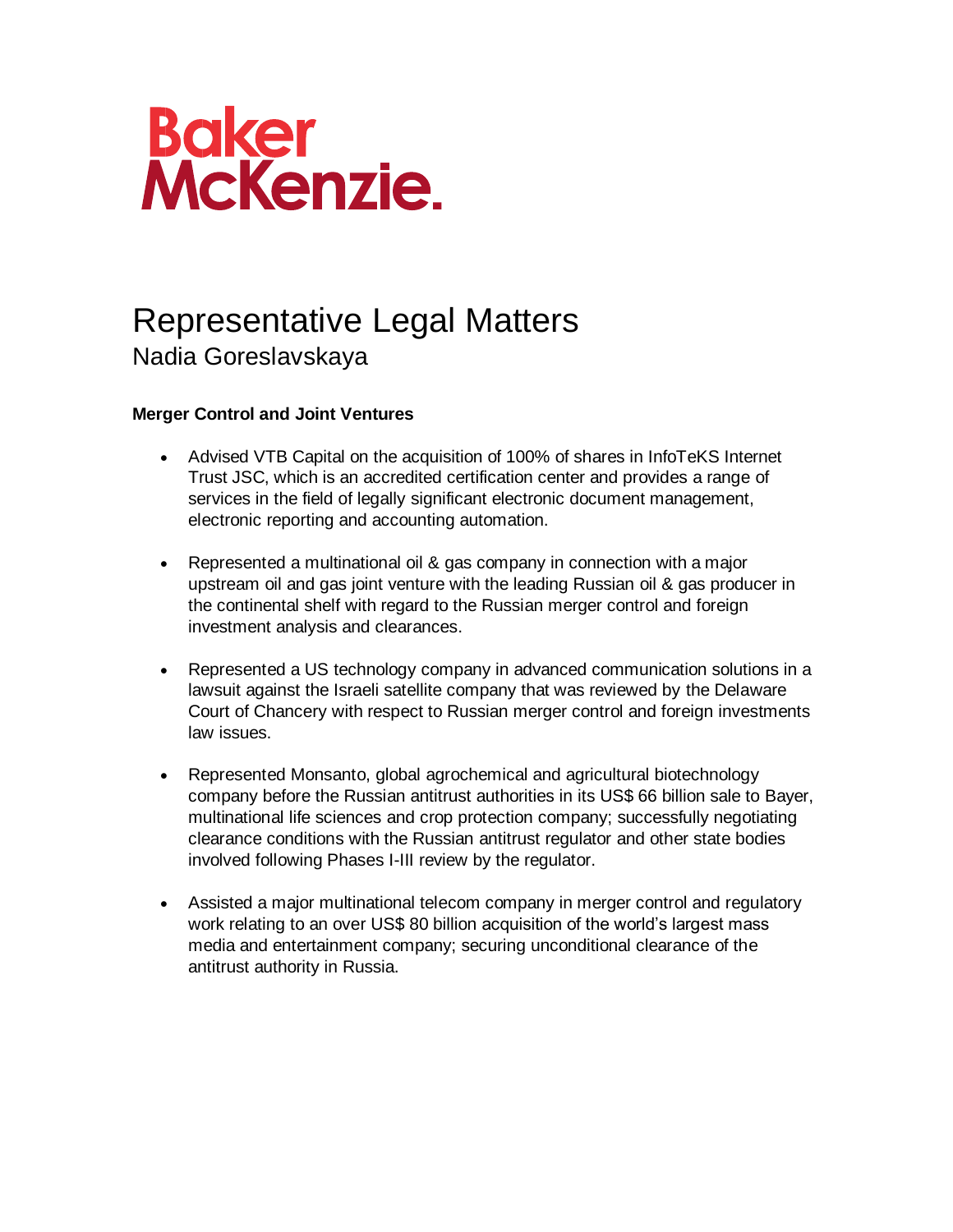- Advised one of the major Russian mining companies on merger control and foreign investment filing requirements relevant to the client's JV with a competitor involving several companies having a "strategic company" status, assessing the applicability of various filing grounds.
- Represented a Japanese multinational conglomerate in merger control filing relating to the acquisition of a world-leading power grid business from another multinational giant.
- Represented a multinational oil and gas company with major presence in Spain and Latin America in connection with its merger control filings in Russia relating to its joint ventures with the top Russian oil producer.
- Provided a second opinion to a major US private equity firm in connection with the Russian merger control and foreign investment (strategic) filings relating to the Client's sale of a global technology leader specializing in the manufacture and development of energetic materials to another global investment fund.
- Assisted Safran, global technology and security company, in merger control work relating to sale of a part of its security and identity business to Smiths, major multinational technology company; negotiating and securing unconditional clearance of the antitrust authority in Russia.
- Assisted Knorr-Bremse, the world's leading manufacturer of braking systems for rail and commercial vehicles, with merger control counseling and filing, securing unconditional approval despite the regulator pushing to Phase II review.
- Advised Lonza Group, the world's leading supplier to the life science industries, on the Russian merger control aspects of its acquisition of Capsugel; securing unconditional clearance in Russia.
- Assisted a multinational oil & gas company in a merger control filing relating to a proposed joint venture with a major Russian integrated oil producer; negotiating with three different departments of the antitrust authority (natural resources, transportation, and cartels) to secure unconditional clearance.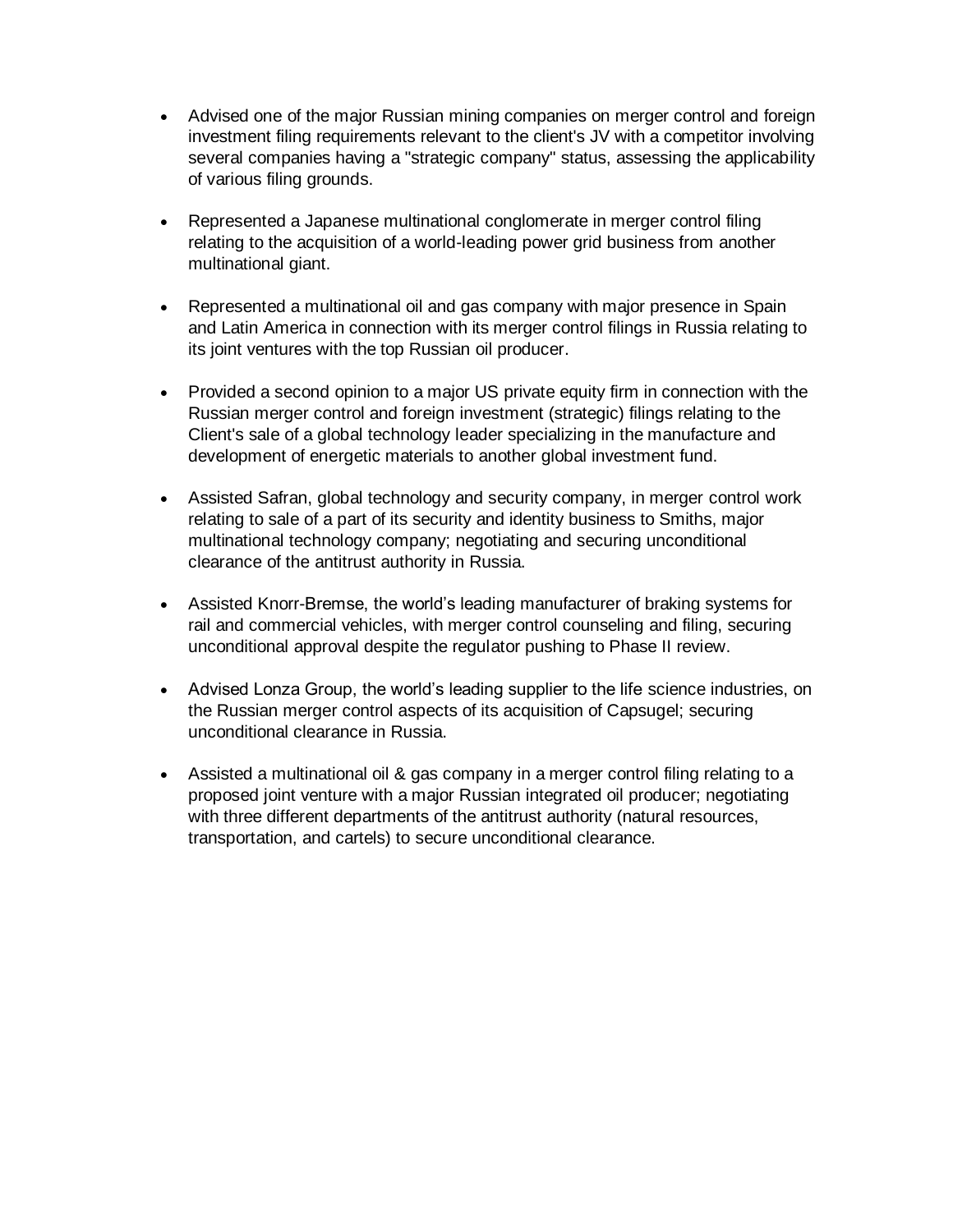- Represented a major global copper and silver producer in connection with its acquisition of control over Russian subsoil users; securing unconditional merger control clearance from the antitrust authority and foreign investment clearance from the Russian Government commission overseeing foreign investments.
- Advised Amsted Rail, a major manufacturer of undercarriage and end-of-car railcar components, on the antitrust aspects of its joint venture with United Wagon Company.
- Advised the Irish state company Aer Rianta International cpt (ARI) in connection with its sale of a share in Aerofirst, the Russian duty free operator in Moscow airports, to Arial; securing the unconditional clearance of the antitrust authority.

## **Competition Disputes and Compliance**

- Represented an American multinational technology company providing internet search, cloud solution and delivering online content services before the Russian antitrust authority in the antitrust case opened against the Client's video hosting business on the alleged abuse of dominance matter.
- Represented a global consumer products company offering a broad portfolio of leading brands before the Russian antitrust regulator in connection with the regulator's information requests into the Client's sale of its battery and portable lighting business to a multinational power and portable lighting manufacturer.
- Represented the leading multinational consumer electronics and software manufacturer before the Russian antitrust authority in an abuse of dominance case followed by a series of extensive information requests from the regulator triggered by a complaint of Russian app developer alleging abuse of dominance on the part of the client. Investigation raises complex issues of digital platforms' operation with a "player" and "referee" role at the same time.
- Assisted a global consumer electronics company in Russian antitrust proceedings prompted by a complaint alleging massive coordination among retailers to fix resale prices.
- Assisted the same client with other competition proceedings, which focused on the alleged abuse of market dominance in the aftersales markets.